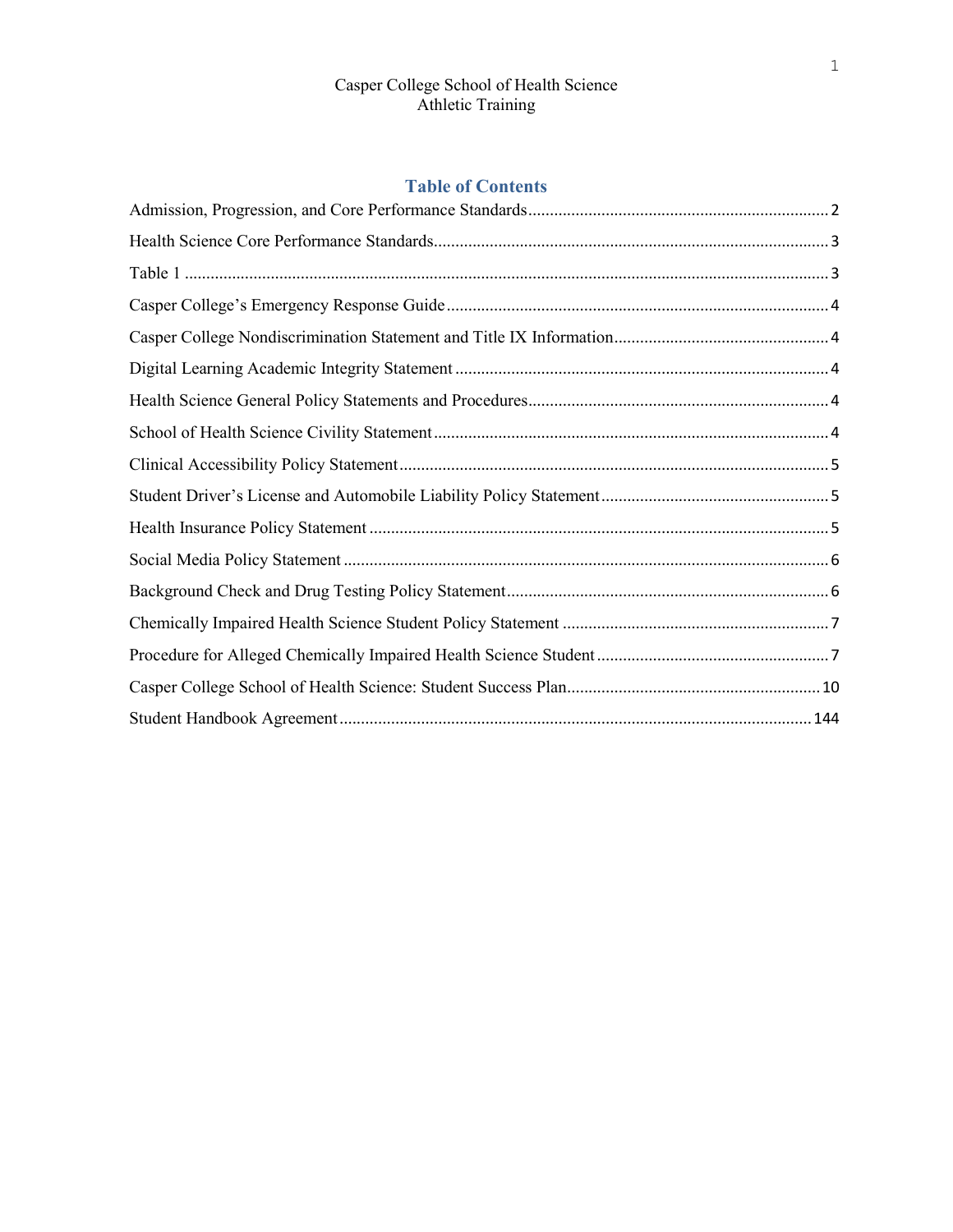### <span id="page-1-0"></span>**Admission, Progression, and Core Performance Standards**

- 1. Students may take classes at Casper College as non-degree seeking students, but the faculty recommend that those interested in Health Science programs apply as degree seeking students. This allows the student to take full advantage of formal academic advising.
- 2. To apply as a degree-seeking student, the applicant must:
	- a. Submit a completed Casper College application for admission to Enrollment Services. Available online: [www.caspercollege.edu](http://www.caspercollege.edu/) A-Z index
	- b. Submit applicable transcripts, immunization records and test scores, see the online catalog for specific eligibility requirements.
- 3. When the above documents are received, and the applicant is admitted, Enrollment Services Office will invite the applicant to advising and registration.
- 4. For admission and progression in a Casper College Health Science Program, a qualified individual is one who, with or without reasonable accommodation or modification, meets the essential eligibility requirements for participation in the program. All Health Science programs have a competitive selection process, application deadlines and materials, and pre-requisite course work. Please review the department's online information at [www.caspercollege.edu.](http://www.caspercollege.edu/)
- 5. The Health Science fields are practice disciplines with cognitive, sensory, affective, and psychomotor performance requirement. Based on these requirements, a list of "Core Performance Standards" has been developed. These standards are part of program courses, and some of the standards are more prevalent than others. These standards will be used to assist faculty, the Program Director, and the School of Health Science Dean in determining whether a student meets the essential eligibility requirements for admission and progression in the program. These standards should also be used to assist students in determining whether accommodations or modifications are necessary for the student to meet program requirements. Students who identify potential difficulties with meeting the "Core Performance Standards" must communicate their concerns to the Accommodative Services Counselor as well as the Program Director. Determination is made on an individual basis as to whether a student meets the essential eligibility requirements or whether or not the necessary accommodations or modifications can be made reasonably for participation in the Health Science program.
- 6. For your safety and for the safety of patients, if you have any medical condition that may require accommodations, work with your instructor, the program director, and the office of Disabilities Services to discuss necessary accommodations. Examples of medical conditions that may require accommodations include but are not limited to autoimmune disorders, pregnancy, and acute or chronic health conditions.
- 7. All admitted Health Sciences students are expected to participate in simulation activities and consent to video recording to optimize instruction and learning. All learning activities associated with simulation are confidential.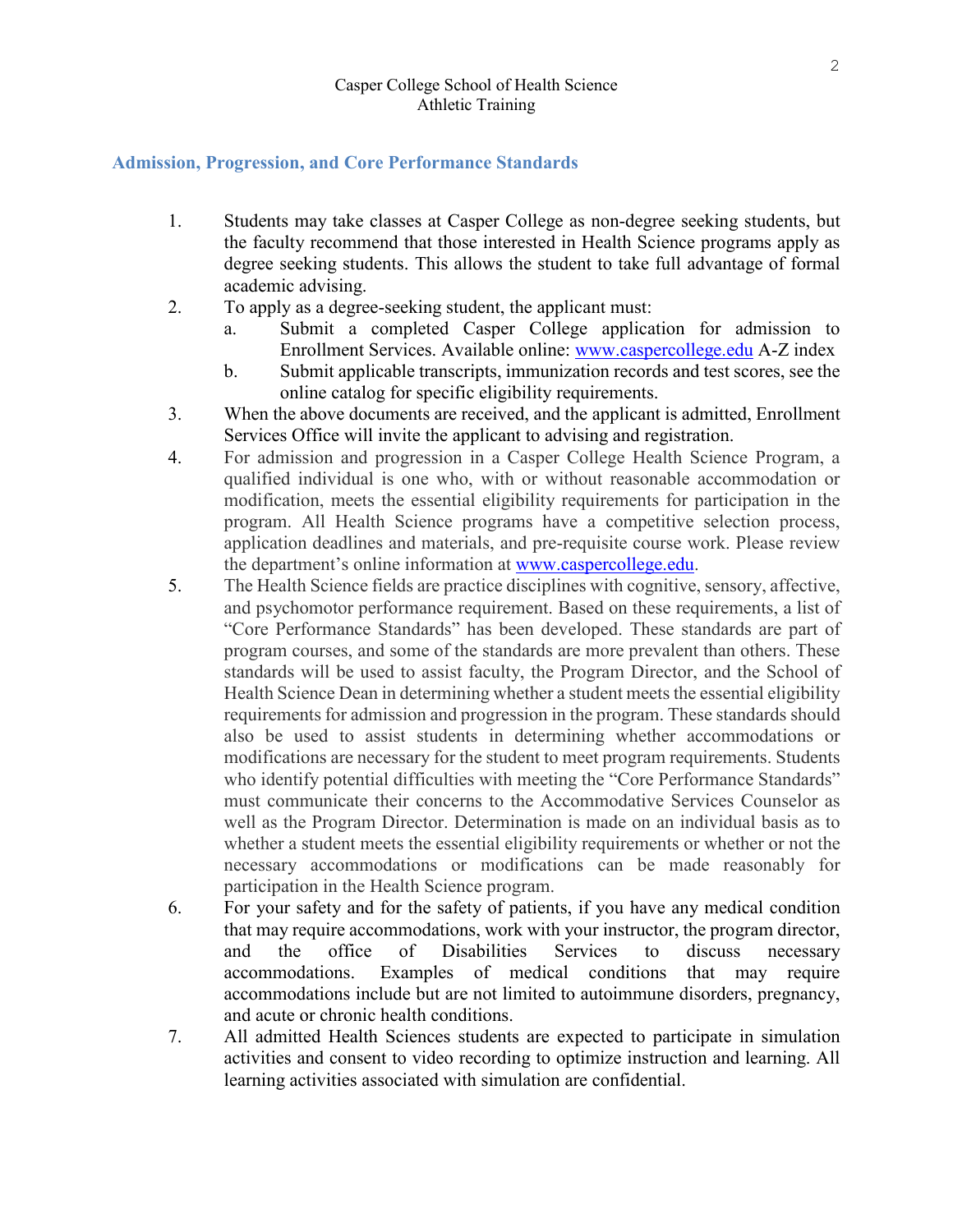- 8. Readmission into a Casper College Health Science Program or transfer between Casper College Health Science programs is at the discretion of the faculty and dean. The faculty and dean will base readmission or transfer decisions on the adopted general Health Science "Core Performance Standards" and specific department criteria.
- 9. All Health Science students should familiarize themselves with Casper College's Student Handbook and Student Code of Conduct found online at [www.caspercollege.edu](http://www.caspercollege.edu/) as they are responsible for the content and compliance with the policies and procedures.

## **Health Science Core Performance Standards**

## **Table 1**

<span id="page-2-1"></span><span id="page-2-0"></span>

| <b>ISSUE</b>                                                                          | <b>STANDARD</b>                                                               |  |
|---------------------------------------------------------------------------------------|-------------------------------------------------------------------------------|--|
| Critical thinking                                                                     | Critical thinking ability to exercise non-clinical and clinical judgment in a |  |
|                                                                                       | timely manner                                                                 |  |
| Interpersonal                                                                         | Interpersonal abilities sufficient to interact professionally and             |  |
|                                                                                       | therapeutically with peers, faculty, staff, administrators, patients/clients, |  |
|                                                                                       | families and groups from a variety of social, emotional, cultural, and        |  |
|                                                                                       | intellectual backgrounds                                                      |  |
| Communication                                                                         | Communication skills sufficient for interaction with peers, faculty, staff,   |  |
|                                                                                       | administrators, patients/clients, families, and groups in verbal, nonverbal,  |  |
|                                                                                       | and written form                                                              |  |
| Mobility                                                                              | Physical abilities sufficient to move from room to room, safely perform       |  |
|                                                                                       | treatments/procedures and assist patients/clients; lift and transfer          |  |
|                                                                                       | patients/clients; manipulate equipment; walk and/or stand for extended        |  |
|                                                                                       | periods of time                                                               |  |
| Motor skills                                                                          | Gross and fine motor skills sufficient to provide safe and effective          |  |
|                                                                                       | patient/client care                                                           |  |
| Hearing                                                                               | Auditory ability sufficient to monitor and safely assess health needs         |  |
| Visual ability with or without corrective lenses sufficient for observation<br>Visual |                                                                               |  |
|                                                                                       | and assessment necessary in safe patient/client care                          |  |
| Tactile                                                                               | Tactile ability sufficient for physical assessment of patient/client          |  |
| Professionalism                                                                       | The ability to understand and demonstrate sufficient respect for others in    |  |
|                                                                                       | non-verbal, verbal, and written communication in the classroom,               |  |
|                                                                                       | laboratory, clinical settings, in the Casper College community, and in        |  |
|                                                                                       | public settings. The ability to demonstrate sufficient understanding of the   |  |
|                                                                                       | cumulative effect that behavior, appearance, and communication has on         |  |
|                                                                                       | the health science professional image.                                        |  |
|                                                                                       |                                                                               |  |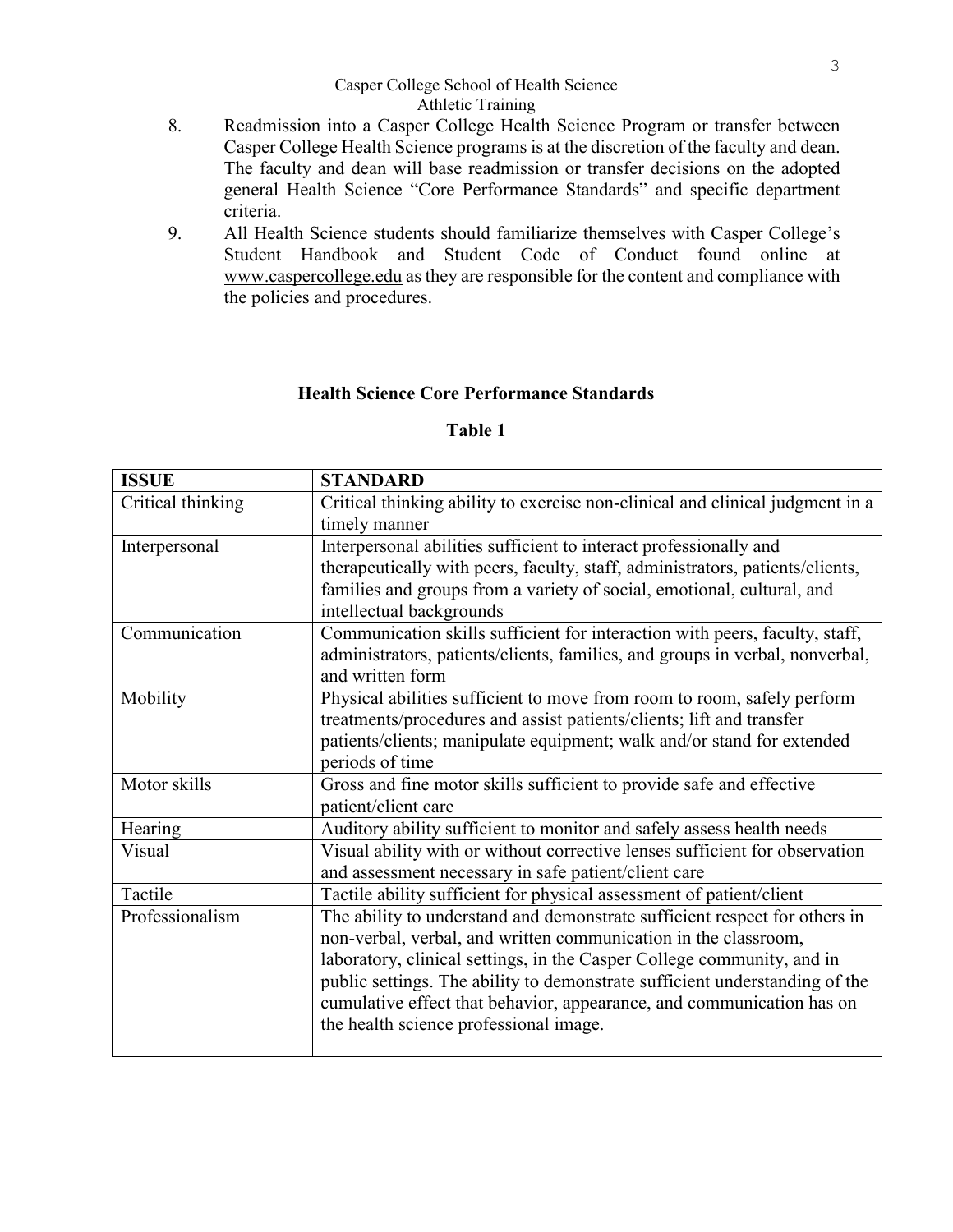## <span id="page-3-0"></span>**Casper College's Emergency Response Guide**

The Casper College community, including students, should familiarize themselves with CC's emergency response guide and sign up for text alerts. Students should follow instructions from faculty and building marshals for drills and emergency events. [http://www.caspercollege.edu/security/downloads/CC\\_emergency\\_response\\_guide.pdf](http://www.caspercollege.edu/security/downloads/CC_emergency_response_guide.pdf)

## <span id="page-3-1"></span>**Casper College Nondiscrimination Statement and Title IX Information**

Casper College is an equal opportunity institution and as such, does not discriminate on the basis of race, sex, color, national origin, religion, age, veteran status, political affiliation, disability, sexual orientation, gender identity, or any other characteristic protected under applicable federal, state, or local law in admission or access to or treatment or employment in its educational programs or activities. Direct inquiries or complaints to Linda Toohey, associate vice president for student services at 125 College Dr, Casper, WY 82601, 307-268-2667, or linda.toohey@caspercollege.edu, or the U.S. Department of Education, Office for Civil Rights, 1244 Speer Blvd, Ste 310, Denver, CO 80204-3582; 303-844-5695 or TDD 303-844-3417.

### <span id="page-3-2"></span>**Digital Learning Academic Integrity Statement**

Casper College demands intellectual honesty in all courses. Only admitted and registered Casper College Students who have been assigned logins and passwords are allowed access to online and hybrid courses. These secure logins verify the identity of the student. Proven plagiarism or any form of academic dishonesty associated with the academic process may result in course failure, dismissal from a program, or expulsion from Casper College, or other consequences. See the Casper College Student Code of Conduct for more information on this topic.

### **Health Science General Policy Statements and Procedures**

#### <span id="page-3-4"></span><span id="page-3-3"></span>**School of Health Science Civility Statement**

School of Health Science Civility Statement\*

Civility comprises a conscious demonstration of mutual respect – for people, for their roles, for their knowledge and expertise. Civility requires cooperation, tolerance, acceptance, inclusiveness, kindness, courtesy, and patience. It is expressed not only in the verbal and written words we choose, but in our tone, demeanor, and actions. All School of Health Science members are responsible for and expected to exemplify and promote civility. The School of Health Science is committed to creating and maintaining a positive learning and professional, working environment. While it is understood that disagreement will, and should, occur in a collegiate setting, open communication, intellectual integrity, mutual respect for differing viewpoints, freedom from unnecessary disruption, and a climate of civility are important values that we embrace.

\*Adapted from University Libraries Penn State University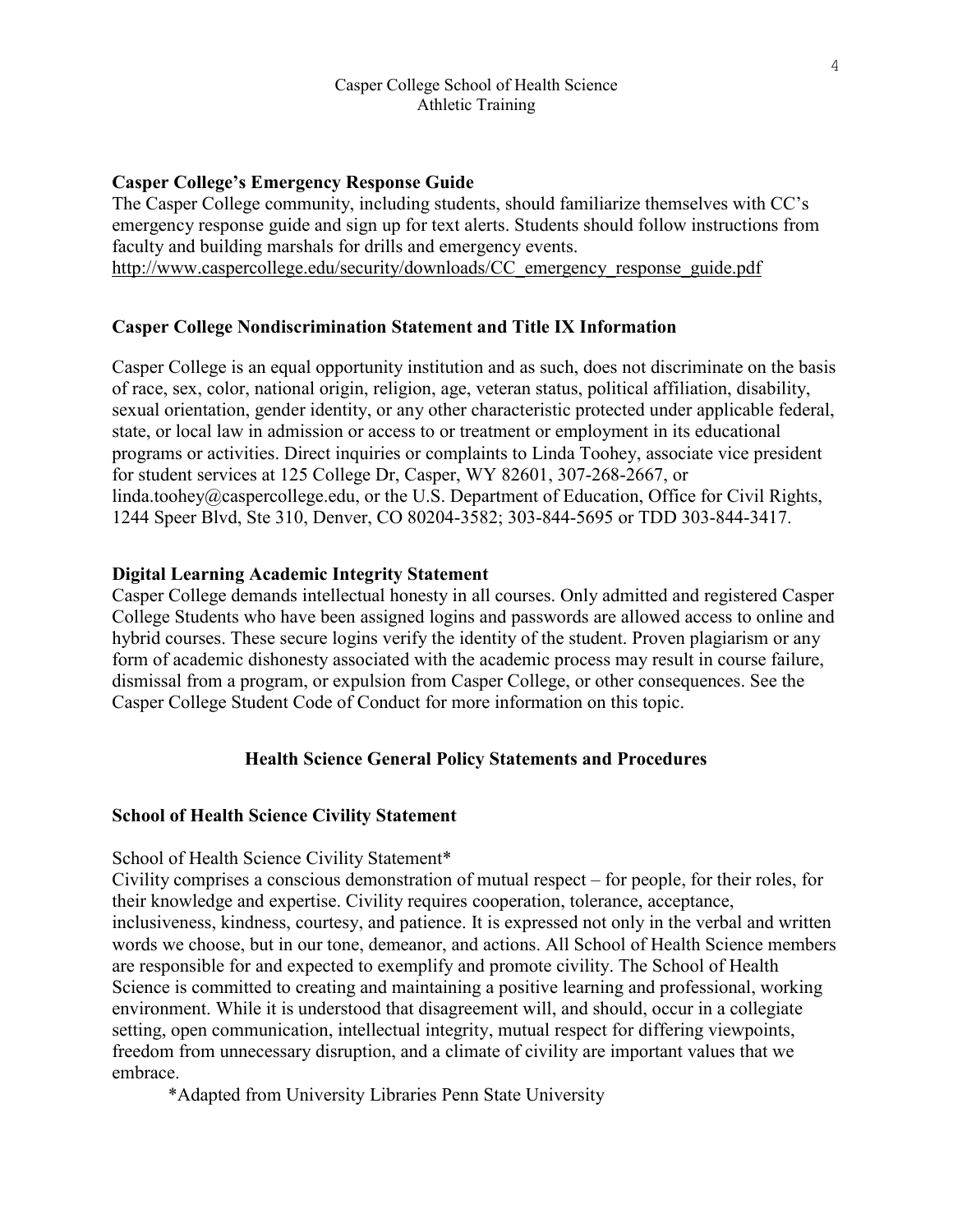### <span id="page-4-0"></span>**Clinical Accessibility Policy Statement**

Casper College Health Science programs utilize a variety of health care agencies in the community for clinical experience for the students. If you have been employed in one or more of the agencies and are not eligible for rehire as an employee, the agency may not permit you to participate in the essential clinical component of the program.

Please contact the Human Resources department of the affected agency and request documentation from HR that states the agency's position on your participation in the clinical component of the program. If you receive a negative response from the agency, you are **automatically ineligible to apply**. A response indicating you **will be permitted** to attend clinical in the agency will be given to the program director prior to the selection process for admission to the program. If you are unable to fulfill clinical requirements due to a previous employment issue or another issue(s) and have not complied with the above, you could be denied entry in a Health Science program or be dismissed from program. Some programs do not have clinical assignments until the second, third, or fourth semester; students who are denied clinical accessibility at any time prior to or during a program may be dismissed.

#### <span id="page-4-1"></span>**Student Driver's License and Automobile Liability Policy Statement**

Health Science students are responsible for transportation to activities associated with their program of study. This typically involves the utilization of a reliable, personal vehicle. All admitted Health Science students must provide copies of a valid driver's license and proof of auto insurance card for their personal vehicles. The minimum auto insurance requirements for Wyoming, or the state in which the vehicle is registered must be met. Students must maintain both for the duration of their health science program, and may be asked to present proof at any time during their program of study. To remain in compliance with this policy, students must also notify the program director or faculty should their driving or insurance status change at any time during their participation in a Health Science program. Health Science students, parents, guardians, heirs and estate release Casper College, and any agent thereof, of any and all legal liability which may accrue and understand that Casper College's insurance program will not cover any loss damage or claims incurred as a result of driving their personal vehicles for requirements and activities associated with their program. Health Science students understand and agree that they are wholly responsible for any other person they invited or accepted as a passenger and release Casper College from any and all responsibility and liability for passengers. Health Science students who are unable to present a valid driver's license and proof of auto insurance card must sign an additional waiver provided upon request.

### <span id="page-4-2"></span>**Health Insurance Policy Statement**

Students enrolled in any of the health science programs are required to present proof of health insurance and to maintain personal health insurance for the duration of their program. Students may be required to present proof of health insurance at any time during their program of study.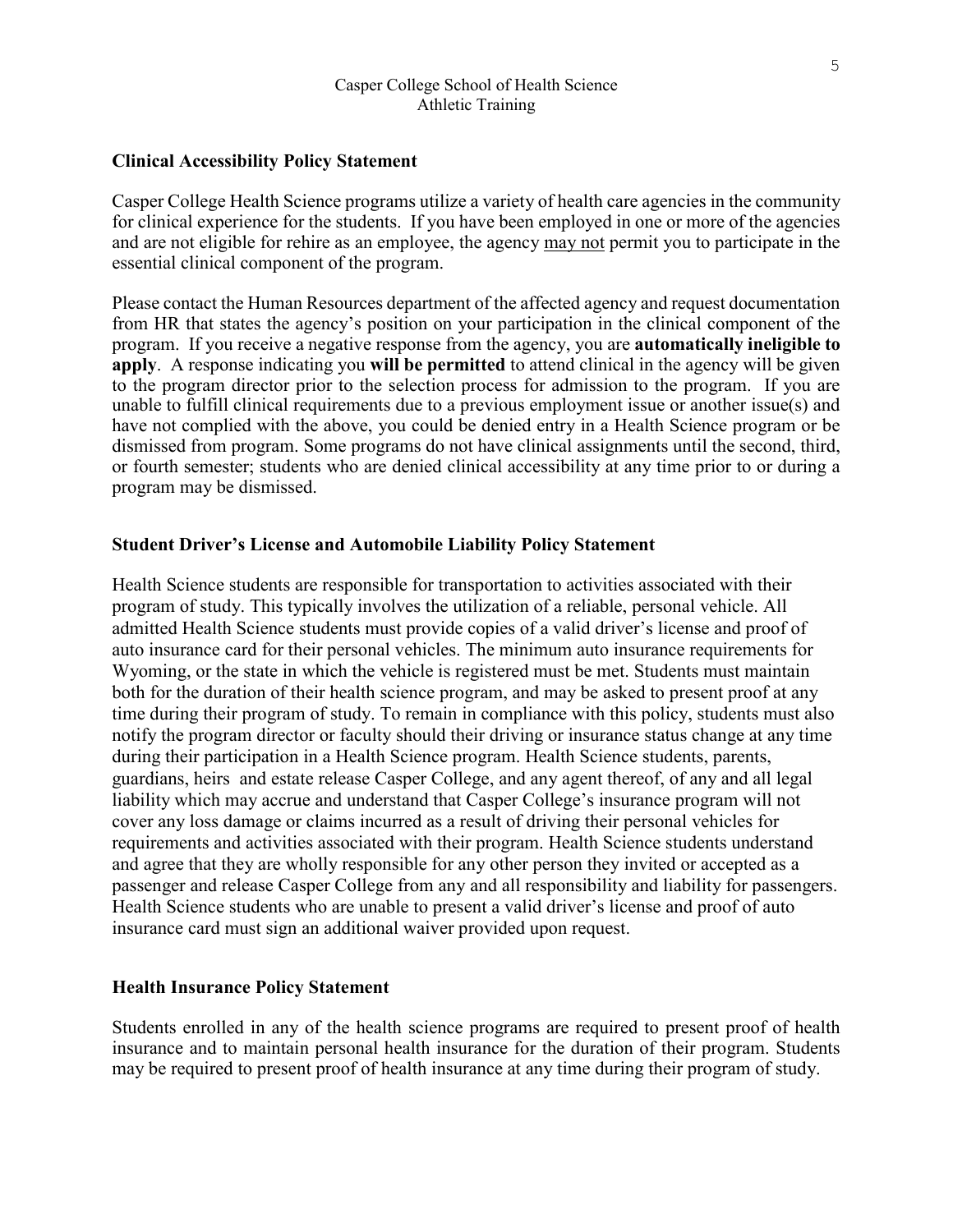## <span id="page-5-0"></span>**Social Media Policy Statement**

Prohibited Recording Device Use, Social Networking Participation, and Public Disclosures of Care

To ensure compliance with both Federal and State student and patient confidentiality laws, while also maintaining a professional working relationship with our clinical and/or field sites, students are not allowed to utilize photographic, video, audio, or other recording devices (including cell phones) during the course of their instruction or participation in the program unless specifically permitted by instructional staff and affected parties, or as allowed by law. The use of such recording devices is strictly prohibited during all classroom, laboratory, simulation, clinical and/or field experiences.

Students are strictly prohibited from including or posting information pertaining to classroom, laboratory, simulation clinical and/or field experiences on social networking websites or any other type of internet, computer, or technology-based social networking site, electronic bulletin board, blog, wiki, listserv, or equivalent media outlet.

Public scrutiny, criticism, or disclosure of patient care delivered by clinical and/or field site staff/personnel is strictly prohibited, unless such disclosure is required or protected by law. Such disclosures include those made via social networking sites, as well as other traditional means of communication. If a student witnesses care issues at a specific site, such concerns should be directed to their instructor.

As representatives of a Casper College School of Health Science program and aspiring member of the medical community, students are held to a high standard of professional conduct, including via social media. Students are required to adhere to all professional conduct requirements of the Health Science programs within social media including but not limited to social networking sites, blogs, message boards, chat rooms, and online forums.

A breach of any of these provisions could lead to an immediate dismissal from the program.

# <span id="page-5-1"></span>**Background Check and Drug Testing Policy Statement**

- A. Students enrolled in any of Casper College's health science programs will participate in clinical experiences in a variety of agencies. Prior to participating in the clinical experiences, students will be subject to that agency's requirements for a background check, immunizations, and drug testing and drug abuse prevention policies. Students are then subject to the random drug testing policy of that agency.
- B. Following graduation, several of the state and/or national licensing or certification (registry) boards, may refuse to allow a graduate to sit for the required exam or issue a license or certification to a person who has a prior felony conviction or proven history of drug or alcohol abuse. Applicants to whom this applies should consult the program director for further information.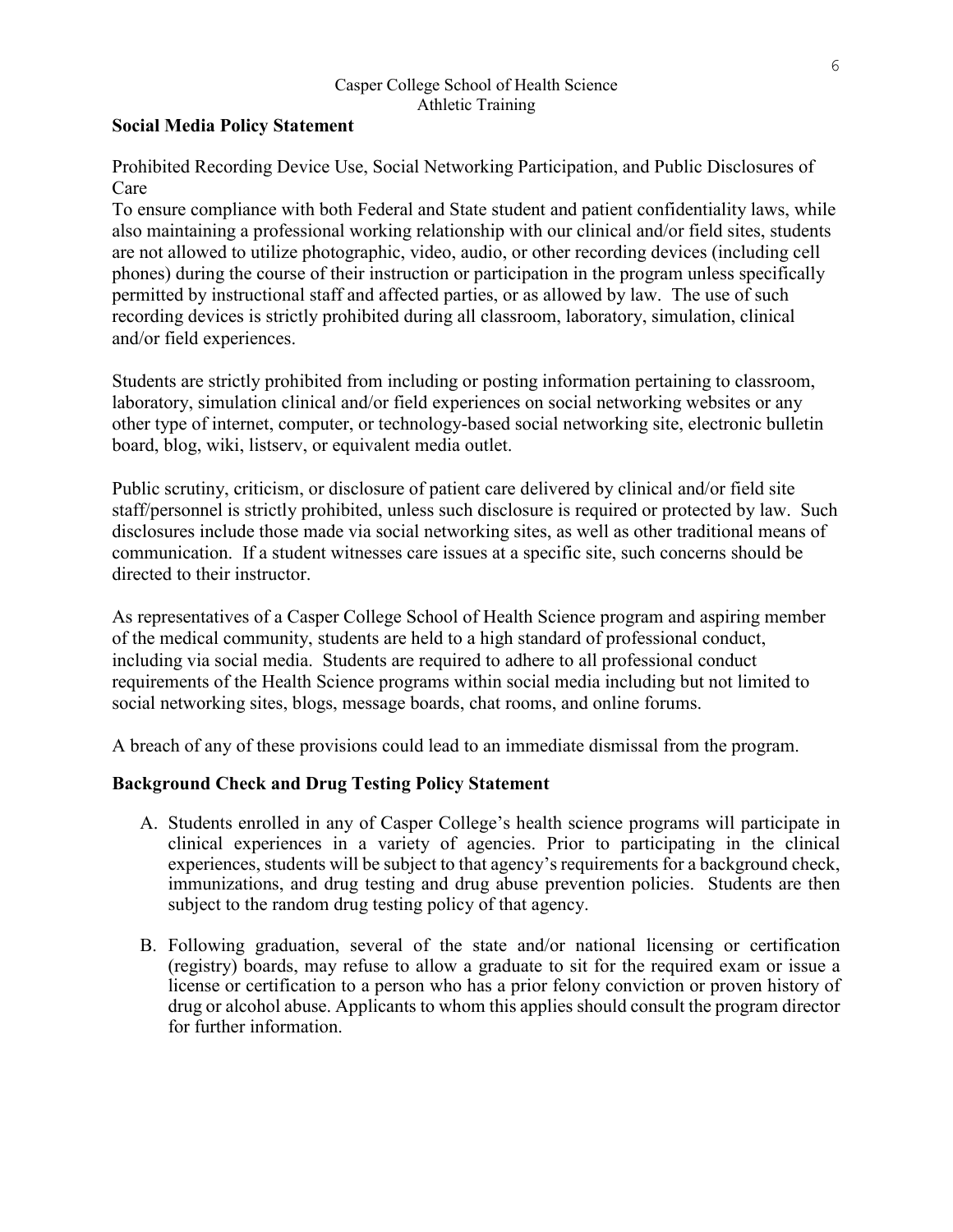## <span id="page-6-0"></span>Casper College School of Health Science Athletic Training **Chemically Impaired Health Science Student Policy Statement**

- A. The faculty of the School of Health Science has a professional and ethical responsibility to the student and clients. The faculty requires that health science students provide safe, effective, and supportive client care. To fulfill this purpose, students must be free of chemical impairment during participation in any part of the health science programs including classroom, laboratory, and clinical settings.
- B. The faculty defines the chemically impaired student as a person who, while in the academic or clinical setting, is under the influence of, or has abused, either separately or in combination: alcohol, over-the-counter medication, illegal drugs, prescribed medications, inhalants, or synthetic designer drugs. Abuse of the substances includes episodic misuse or chronic use that has produced psychological and/or physical symptomatology. This health problem must be proactively addressed when identified within the health science student population. Faculty will follow the college's "Drug Free Campus Policy" as outlined in the Casper College Student Handbook and Annual Campus Security Report. In addition, the health science faculty will intervene with the chemically impaired student as outlined in the established School of Health Science procedure.
- C. The appropriate use of legally prescribed drugs and non-prescription medications is NOT prohibited. It is the student's responsibility to refrain from attending clinical while under the influence of legal prescription or non-prescription medication that adversely affects mental function, motor skills or judgment.
- D. A legally prescribed drug means the individual has a prescription or other written approval from a medical professional for the use of that drug in the course of medical treatment. A confirmed positive drug screen resulting from a prescription medication must be verified. Students shall inquire of the prescribing professional whether the drug prescribed has any side effects which may impair the student's ability to safely perform clinical responsibilities. The misuse of legal drugs while performing clinical responsibilities is prohibited. Students found misusing prescriptions will be referred for a mandatory evaluation and treatment.
- E. The health science faculty is cognizant of the various state board recommendations on chemically impaired students who apply for licensure and will communicate this information to students. Faculty recommends that on application for licensure the student offers full disclosure of chemical dependence and extent of the treatment received.

## <span id="page-6-1"></span>**Procedure for Alleged Chemically Impaired Health Science Student**

1. Health science faculty or clinical supervisor is to gather and document data on behaviors. If the student demonstrates impaired behaviors in the classroom, campus lab or clinical site the faculty or clinical supervisor will: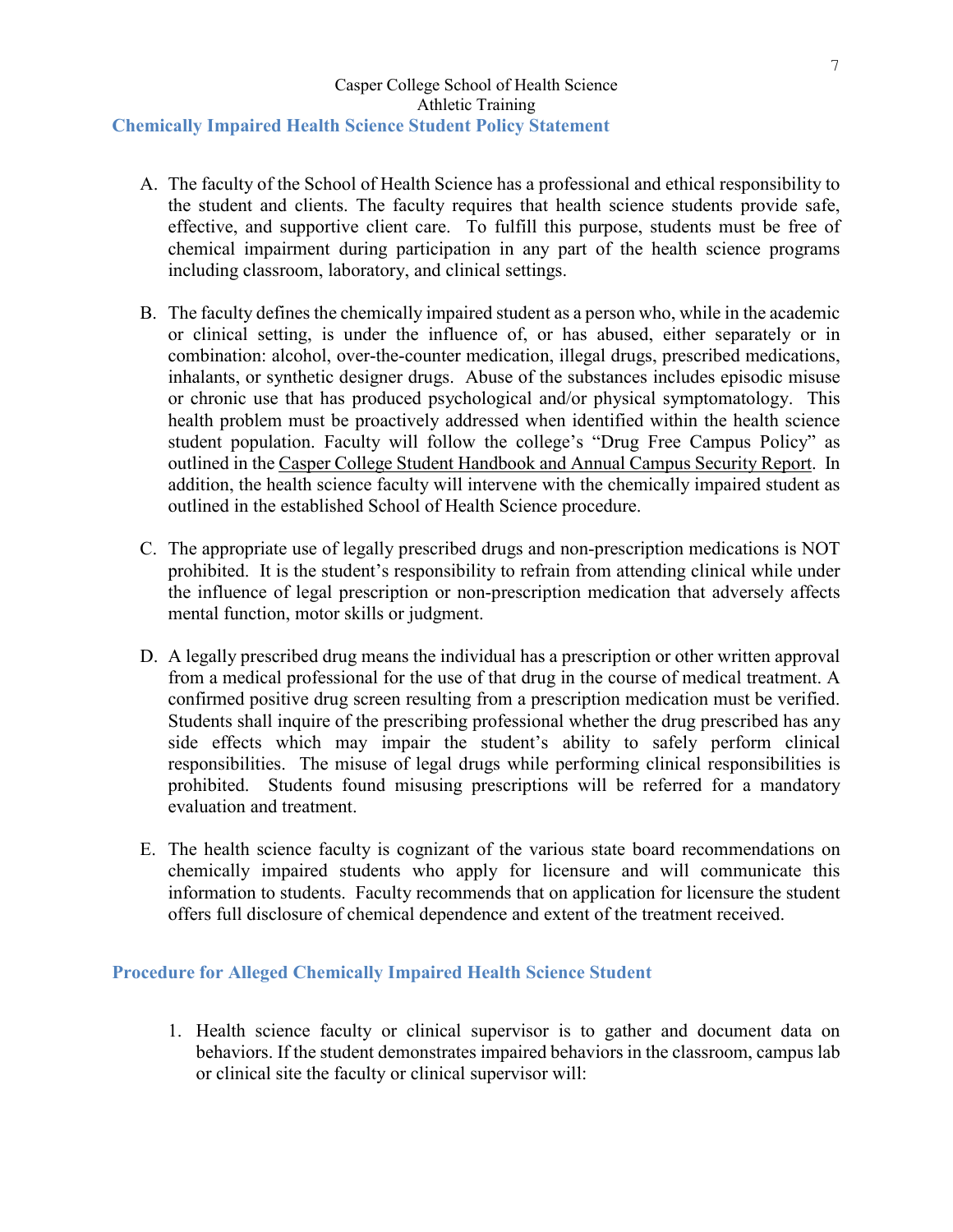- A. Notify the director of program of the pending situation. The director will notify dean and others as appropriate.
- B. Remove the student to a private area and provide the opportunity for the student to explain the observed behavior(s)
- C. If on campus, notify security (2688) and request a drug/alcohol test, at the student's expense, if determined to be necessary. If patient/client care is involved, relieve the student of the client assignment.
- D. Students suspected of drug or alcohol use or who display obvious impairment will NOT be permitted to return to class, lab, clinical or fieldwork assignments while awaiting test results, and absence time will accrue. In the event that a student is suspected of illegal drug or alcohol abuse through second hand knowledge, the suspected student may voluntarily submit, at his/her expense, to a drug and/or alcohol test to further clear any suspicion.
- E. If no obvious impairment is displayed, the student may be allowed to attend lecture or laboratory on campus while awaiting test results at the program director's and/or dean's discretion.
- F. A student's refusal to submit to drug/alcohol testing will be considered failure to comply with a reasonable request. At that time, the student's actions would be considered noncompliant with the program policies and would be grounds for disciplinary action, and may result in termination from the program.
- G. The student and director of the program will be notified of results.
- H. The director will collaborate with the clinical site regarding substance-abuse policies pertaining to student in the clinical setting, if applicable.
- I. If the drug/alcohol test is negative, a student will be given an opportunity to make-up clinical or fieldwork absence time.
- J. If the drug/alcohol test is positive, a student will not be allowed make-up time for clinical/fieldwork, and absence time will continue to accrue. Disciplinary action will be taken and may result in termination from the program.
- 2. An information meeting will be scheduled prior to the results of the drug/alcohol testing, or prior to disciplinary action.
- 3. Information Meeting

Involved health science faculty, the clinical supervisor (s), the director of the program, and the student review the documentation of the alleged substance abuse and discuss the procedures that will be followed for procedure implementation.

- A. Make student aware of the faculty's/ supervisor's allegations.
- B. Review the procedure.
- C. Present documentation concerning student's behaviors and provides the student with opportunity to discuss the observations.
- D. Documentation of the student's behaviors, faculty's recommendations for followup, the student's written response to the allegations, and the date and time for the intervention meeting will take place at this meeting.
- E. Documentation is dated and signed by the faculty/ supervisor (s), director of the program and the student as soon as possible.
- F. Original is placed in student file and copy is given to student.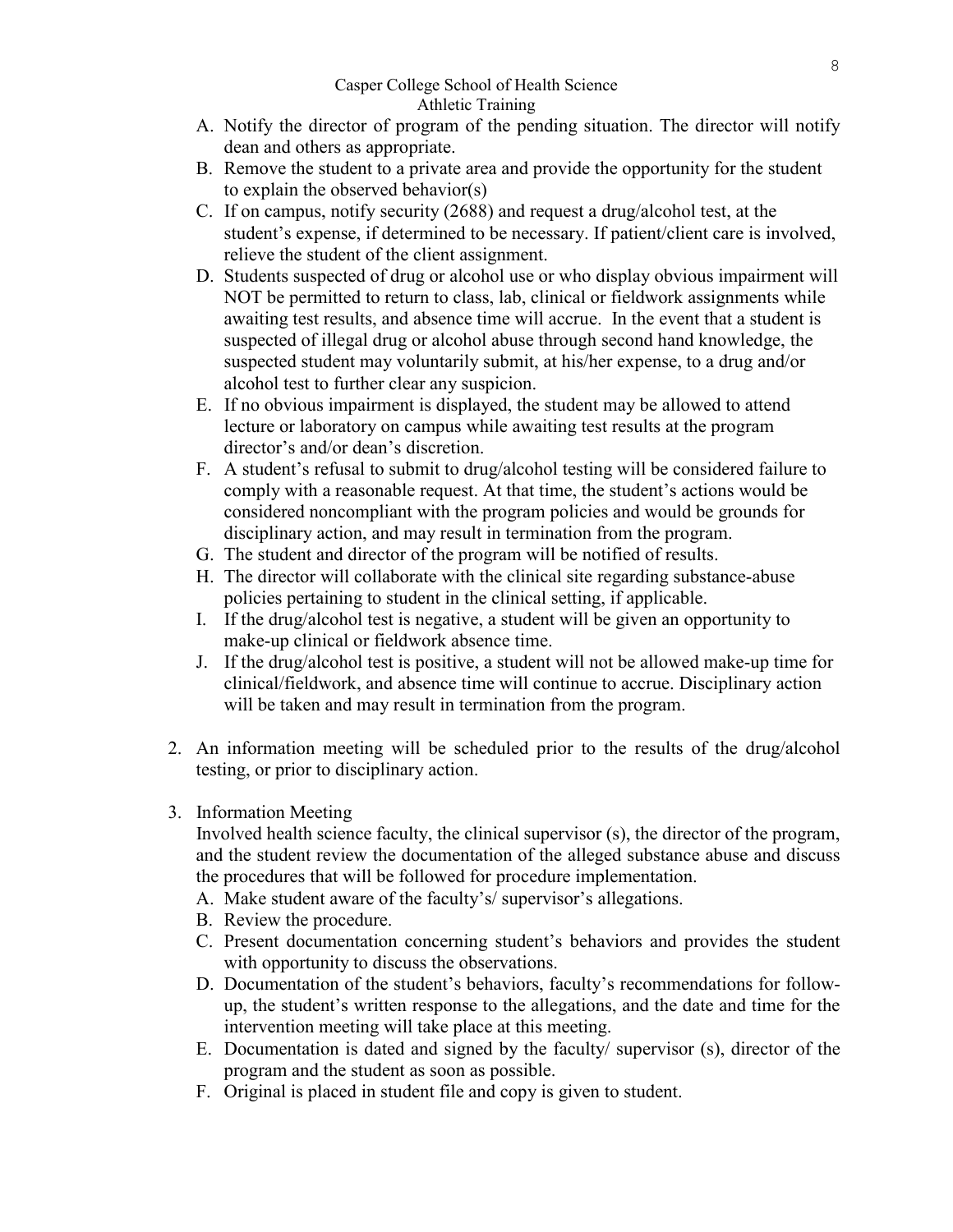- G. If obvious impairment or admission of drug/alcohol use is determined, the information meeting may be bypassed and/or become an intervention meeting. The student will be removed from class, laboratory, and clinical assignments.
- H. While waiting for drug/alchohol test results or professional evaluation plan, if no obvious impairment is determined, a student may attend lecture or lab at the director's and/or dean's discretion.
- 4. Intervention Meeting
	- A. Involves faculty/ supervisor (s) who identified the problem, appropriate faculty, the student, a student support person, if desired, and the director of program. The purpose of the meeting is to:
		- i. Review the student's behavior and classroom/clinical performance.
		- ii. Discuss the policy for impaired health sciences students and its implementation.
		- iii. Discuss the academic consequences related to the policy violation.
		- iv. Secure the student's agreement to seek a comprehensive substance abuse evaluation, and his or her expense, and to release the results to the program director and/or dean.
		- v. Secure the student's agreement via a FERPA release to allow the program director and/or dean to discuss the student's academics and behaviors with the health care provider whom the student has chosen for the substance abuse evaluation.
	- B. Documentation is completed that articulates the problem behaviors, any academic consequences, the student's agreement to seek a professional evaluation, at his/her expense, for a potential substance abuse problem, and the student's understanding that failure to abide by the recommended treatment plan will result in dismissal from the program.
	- C. The director of program provides the student with information regarding a professional evaluation, if requested.
	- D. The student may not attend program clinical or fieldwork until a professional substance abuse evaluation and plan are obtained. The plan must align with clinical and fieldwork accessibility policies for the program's sites. If the plan does not align with the clinical and fieldwork accessibility policies, the student may be terminated from the program. A student may attend lecture or laboratory if deemed appropriate by the program director, involved faculty, and/or dean.
	- E. If the student refuses to obtain an evaluation, s/he is dismissed from the program.
	- F. If the student tests positive, the student is dismissed from the program secondary to the student being unable to continue at the clinical site.
	- G. The student, faculty and the program director sign documentation of the intervention meeting and it is then placed in the student file with a copy provided to the student.
	- 4. A "Student Grievance Procedure" is available in the Casper College Student Handbook and Datebook if the student believes the allegation(s) regarding chemical impairment and the outcome of the intervention meeting are not justified.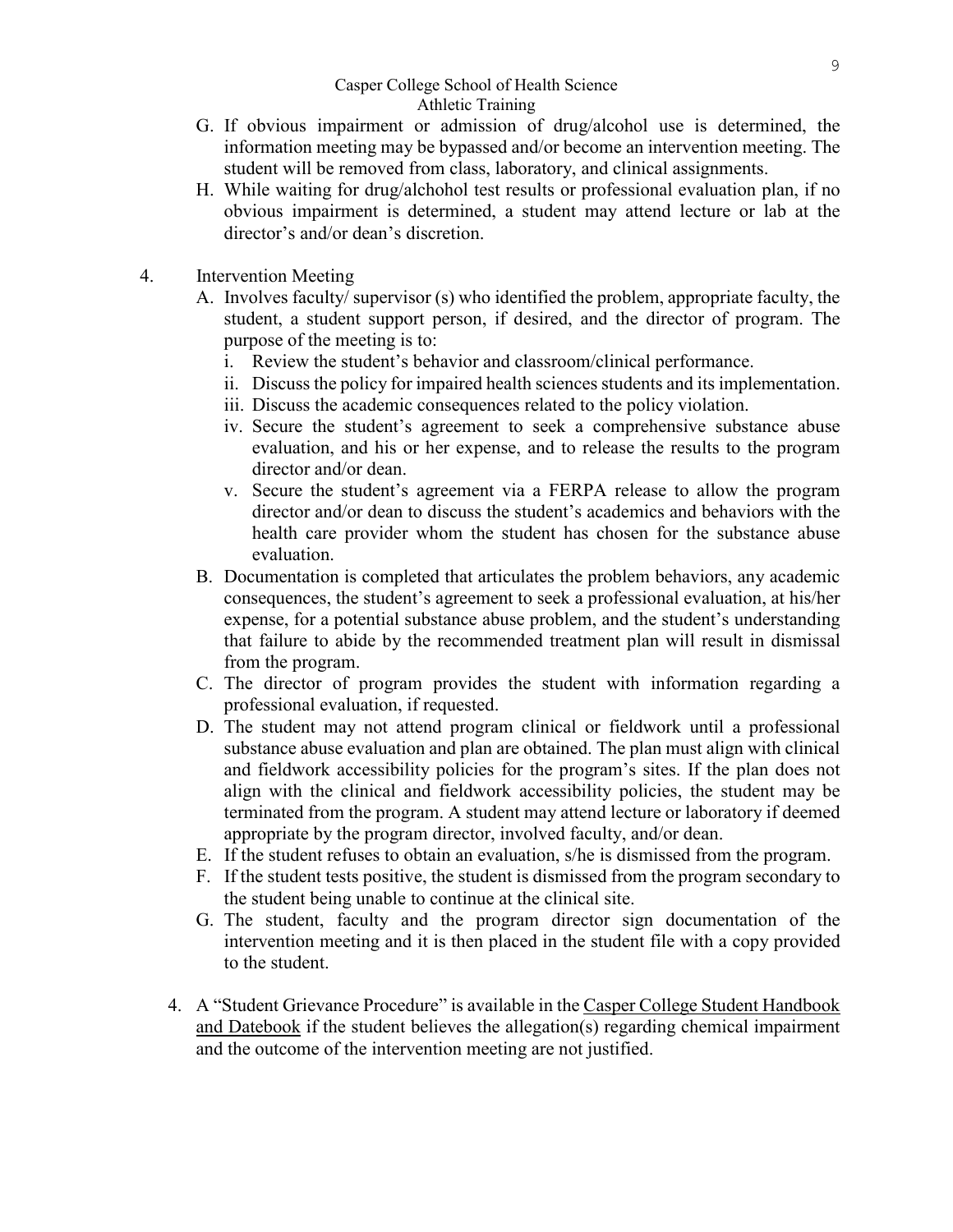# <span id="page-9-0"></span>**Casper College School of Health Science: Student Success Plan**

Date:

Student Name:

Attending Faculty:

Class/Clinical Rotation:

1. Underline one or more areas of concern:

Academic Performance Professionalism Attendance Other

- 2. Explanation of the conflict, issue or problem:
- 3. Student: Please rephrase in your own word(s) the area(s) of concern:
- 4. Steps for Resolution:
- A. Goal(s):
- B. Student: The primary responsibility for bringing your performance to an acceptable level is yours. The behavior contract below is the set of actions you need to take to improve your performance for this class/clinical rotation:
- 5. Resources needed:
- 6. The timeframe for meeting the goal and improved performance is:

Your performance in relation to the above issue will be assessed in an on-going manner to ensure sustained performance at an acceptable level in the future.

I agree to this contract and will take the necessary steps to bring my performance to an acceptable level for this class/clinical rotation.

Student signature: Faculty signature: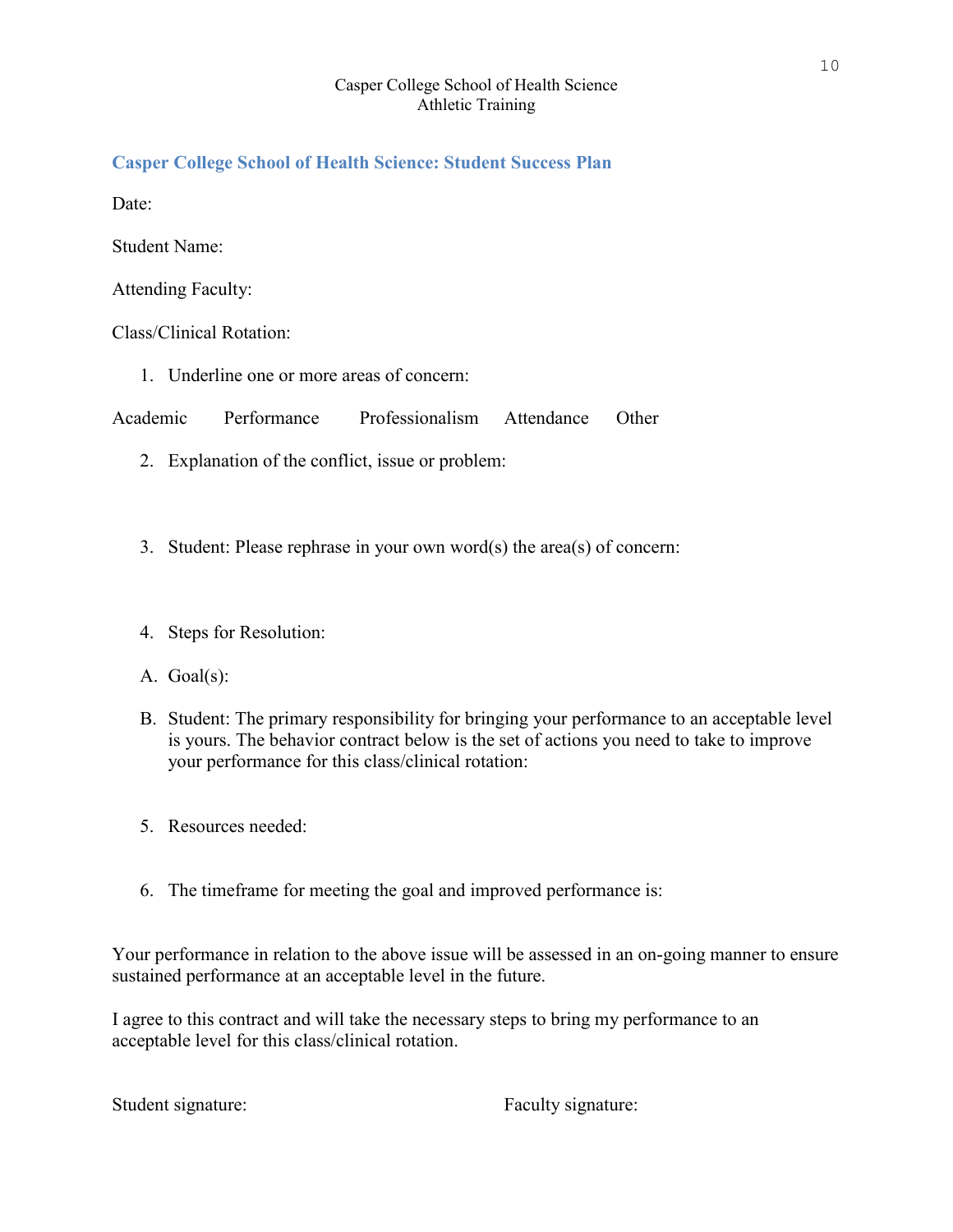# **Athletic Training Clinical Policies and Expectations**

When enrolled in the Casper College Athletic Training Education Program (ATEP), you will be assigned to various clinical sites for which you must have accessibility. The clinical rotations and instructors include:

| Location                   | <b>Clinical Instructor(s)</b> |
|----------------------------|-------------------------------|
| Casper College Athletics   | Alison Hall                   |
| Casper Orthopedics         | Clay Wilson                   |
| Natrona County High School | Leah Washington               |
| Kelly Walsh High School    | Chellsie Johnson              |

# **Expectations**

In addition to the following ATEP specific policies, students are required to follow the guidelines as per the Casper College Student Handbook and the School of Health Science Admission, Performance Standards, Policies, Procedures, Forms document.

# **Dress**

You are expected to dress appropriately at your clinical site. This includes wearing a Casper College shirt whenever you are at your clinical site. A Casper College t-shirt with the Athletic Training logo will be provided to first year students. Any other Casper College attire will be purchased at your expense. Please consult your clinical instructors for their regulations on attire, including any differences among treatments, practices, and games. Failure to abide by your clinical coordinator's dress code will result in a meeting with your clinical instructor and athletic training faculty to warn you about potential consequences. Continued offenses following this meeting may result in removal from your clinical site, which may cause you to fail the course. You may or may not be allowed to repeat the course one year later at the discretion of faculty.

# **Creating a Schedule**

It is your responsibility to maintain an accurate schedule for your clinical rotations. These schedules must be created in consultation with your clinical instructor. The schedule must outline the dates and times when you will be at your clinical site.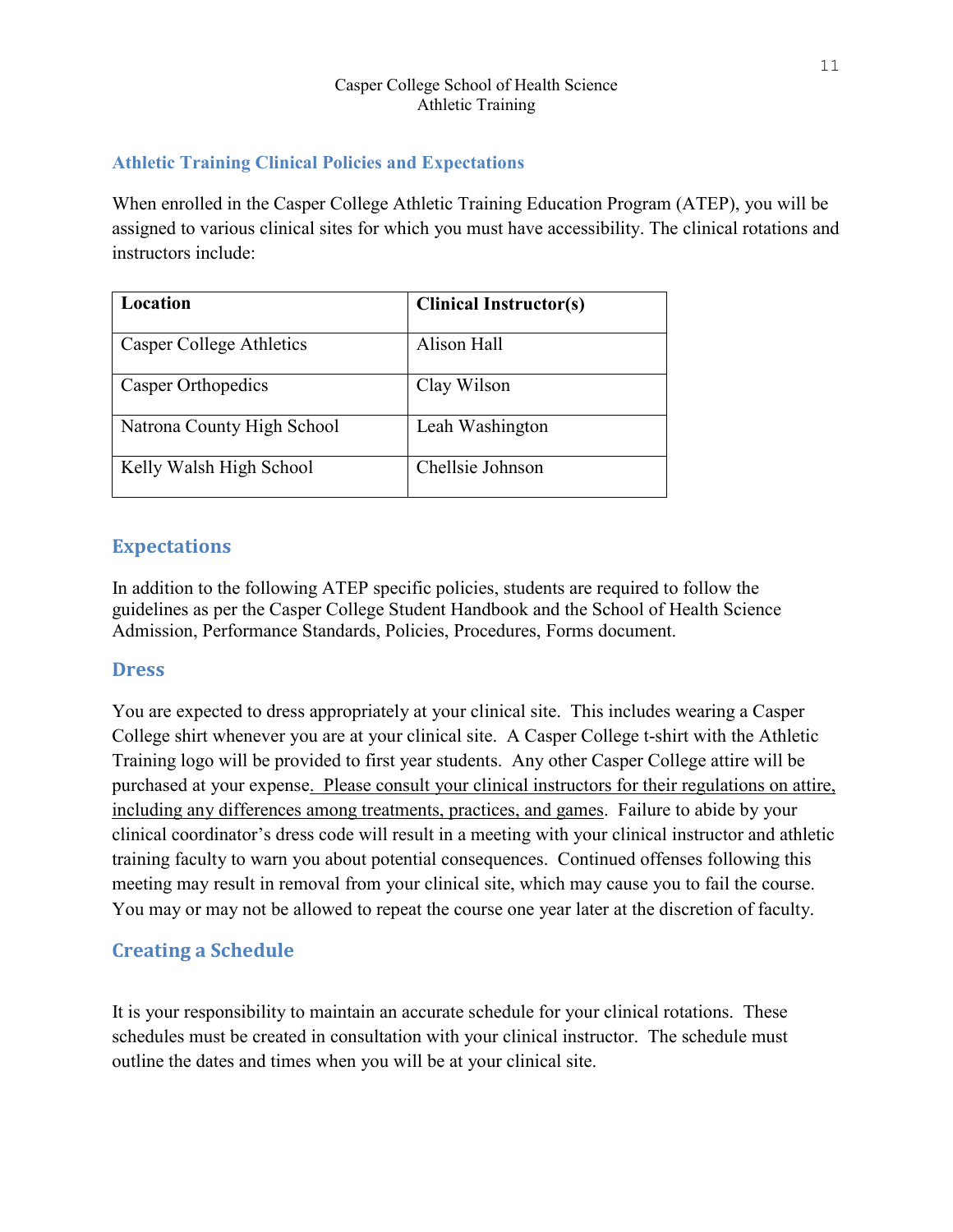# **Absence from Clinical Site**

In the unlikely event that you will need to miss a scheduled clinical visit, you are required to communicate that absence with your clinical instructor and the athletic training faculty. This communication must occur **before** the absence and permission for an absence will be at the discretion of the clinical instructor and athletic training faculty. Any absence without communication or recurring requests for absences will result in a meeting with your clinical instructor and athletic training faculty to warn you about potential consequences. Continued offenses following this meeting may result in removal from your clinical site, which may cause you to fail the course. You may or may not be allowed to repeat the course one year later at the discretion of faculty. This includes **all** dates that you signed up for, including breaks and holidays. Extreme circumstances will be considered on a case by case basis.

# **Tardiness**

You are expected to be at your clinical site **and ready to treat athletes** by your scheduled time. On time is *late* in athletic training. Tardiness will result in a meeting with your clinical instructor and athletic training faculty to warn you about potential consequences. Continued offenses following this meeting may result in removal from your clinical site, which may cause you to fail the course. You may or may not be allowed to repeat the course one year later at the discretion of faculty.

# **Confidentiality**

Communication is a key skill in athletic training and communicating athlete conditions is important. However, you need to know who you are allowed to communicate with, and who you may not communicate with. In most cases, it is acceptable to communicate conditions with: Your clinical instructor, Team physicians, Fellow athletic training students *who are also directly involved in the health care of the athlete.* It is **NOT** ok to communicate conditions with: Coaches, Media, Other athletes, Fellow athletic training students who are not directly involved in the health care of the athlete. In some cases, you may be asked to or want to discuss an interesting case while in class. This is OK, *as long as you do not give away the identity of the athlete you are discussing.* This policy also includes any and all social medias, use of any and all recording devises and any public disclosure. **Any breach of confidentiality will result in immediate removal from the athletic training program.**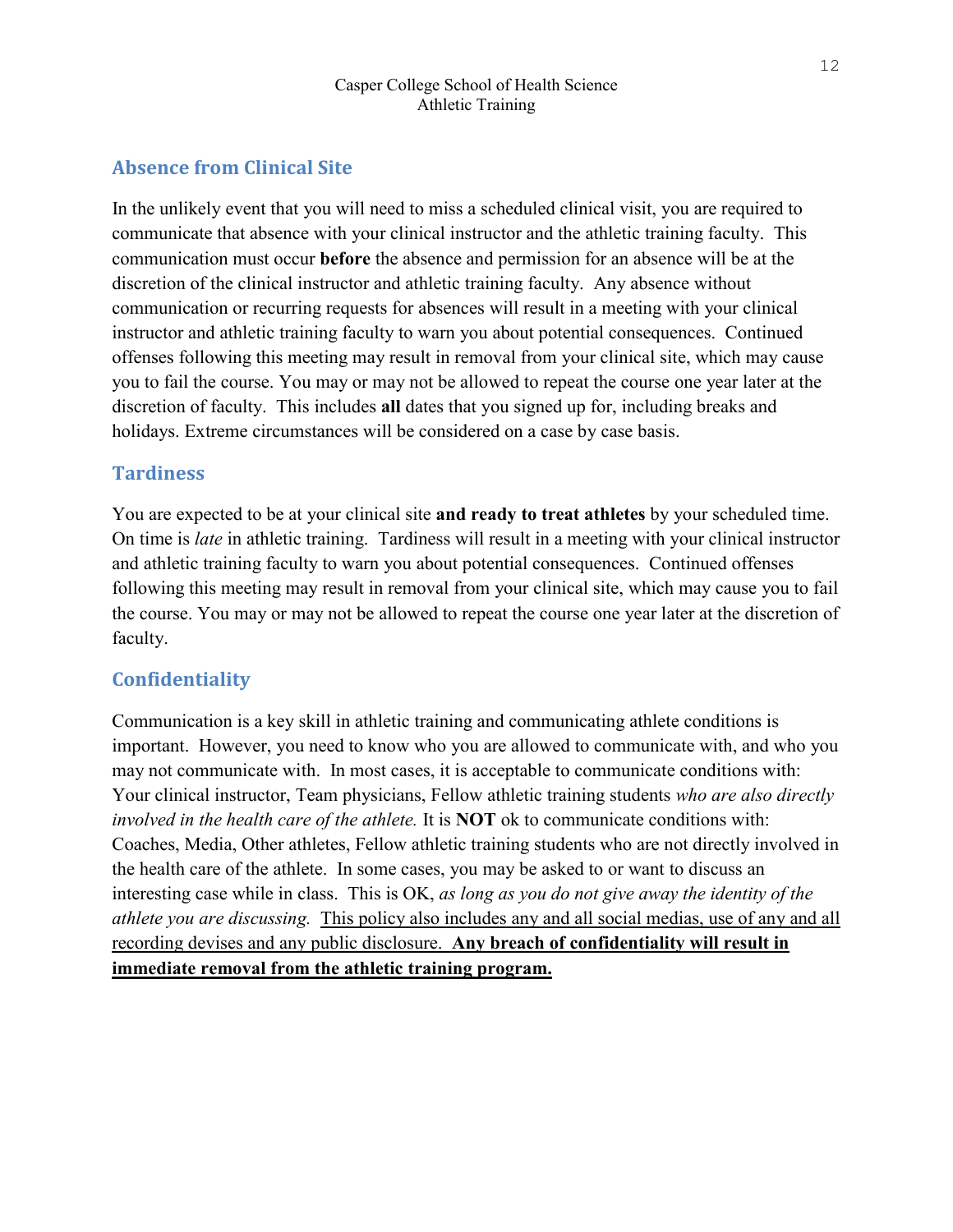# **Personal and Social Conduct**

It is a privilege to be a student in the Casper College ATEP. Students must conduct themselves in a professional manner at all times. Any misconduct may result in an indefinite probation or dismissal determined by ATEP faculty and as per the School of Health Science Handbook. While at clinical sites, students are to conduct themselves by the rules of the assigned clinical instructor. If traveling with an athletic team without an athletic trainer, students are to conduct themselves by the rules of the coach. Failure to comply with the conduct policy will result in a meeting with your clinical instructor and athletic training faculty to warn you about potential consequences. Continued offenses following this meeting may result in removal from your clinical site, which may cause you to fail the course. You may or may not be allowed to repeat the course one year later at the discretion of faculty.

# **Insubordination**

Insubordination will not be tolerated. Any insubordination will result in a meeting with your clinical instructor and athletic training faculty to warn you about potential consequences. Continued offenses following this meeting may result in removal from your clinical site, which may cause you to fail the course. You may or may not be allowed to repeat the course one year later at the discretion of faculty.